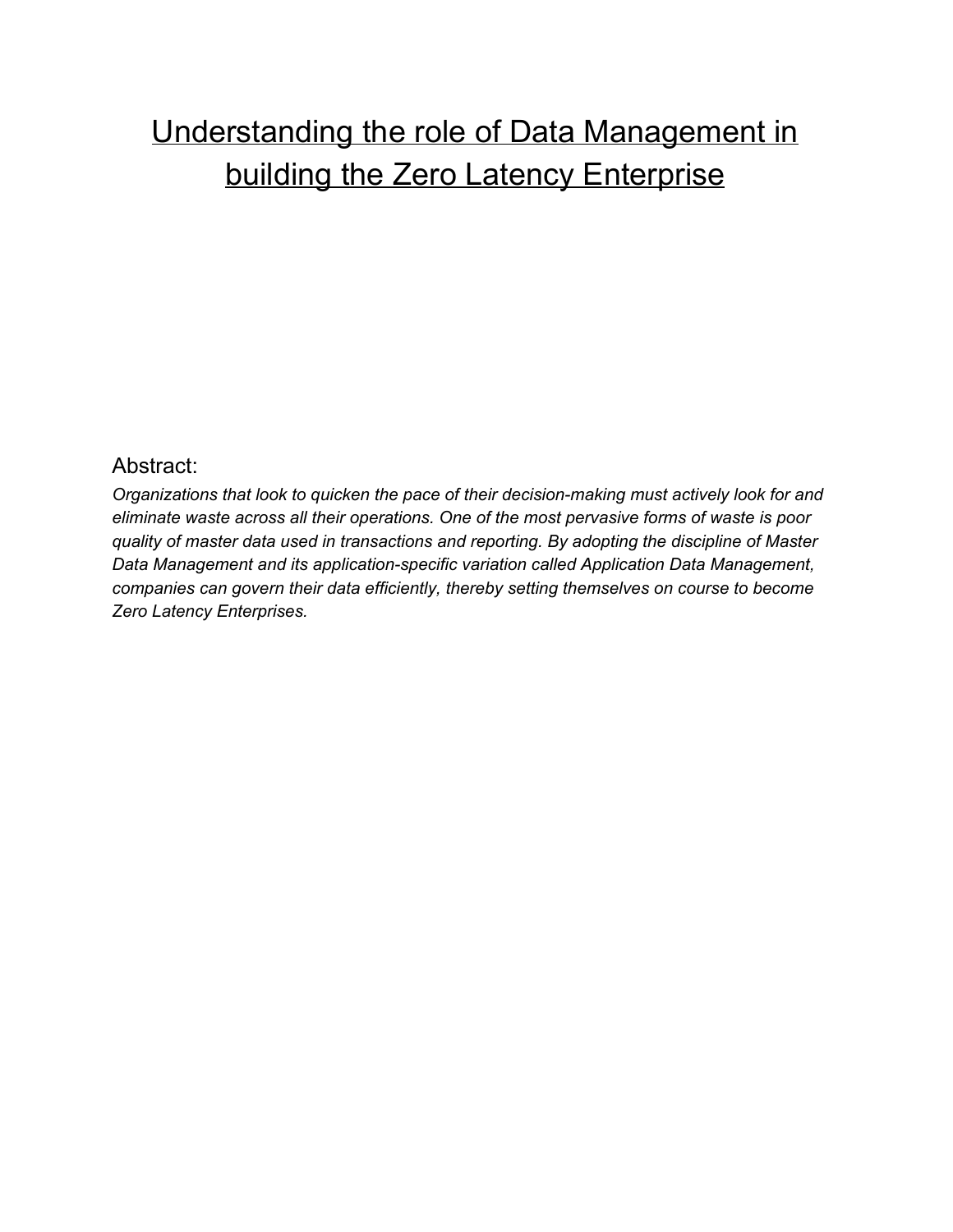#### *"The big never eat the small – the fast eat the slow"*

*Jason Jennings and Laurence Haughton*

### The Zero Latency Enterprise (ZLE)

Today's rapid rate of business change makes it imperative that Organizations operate as highly responsive, agile enterprises. Key to realizing business agility is in understanding the notion of latency and working relentlessly to reduce its impact on business operations. In the business context, latency can be described as the time required for a relevant business event to complete and for the results of this event to be propagated to all interested consumers of this information. Latency, in the form of time spent for acquisition of complete, relevant and accurate contextual information and as waiting time by information consumers, is a category of waste that must be eliminated from all operations of the Enterprise to the extent feasible. This is applicable to the domain of physical supply chains that handle the flow of goods and materials to support manufacturing operations as well as to the abstract domain of information supply chains that are responsible for the lifecycle management of data within the organization.

For companies who look to wring out non-value adding wastes out of their physical and information management processes, the Zero Latency Enterprise (ZLE) is an ideal state to aspire for. As the name indicates, in a ZLE, such wastages of time latency are reduced to almost zero. In other words, current information is immediately available to all parts of the company where it is needed to enable adequate decisions to be taken.



For a ZLE, closed loop operations imply eliminating the latency between transactional and analytical activities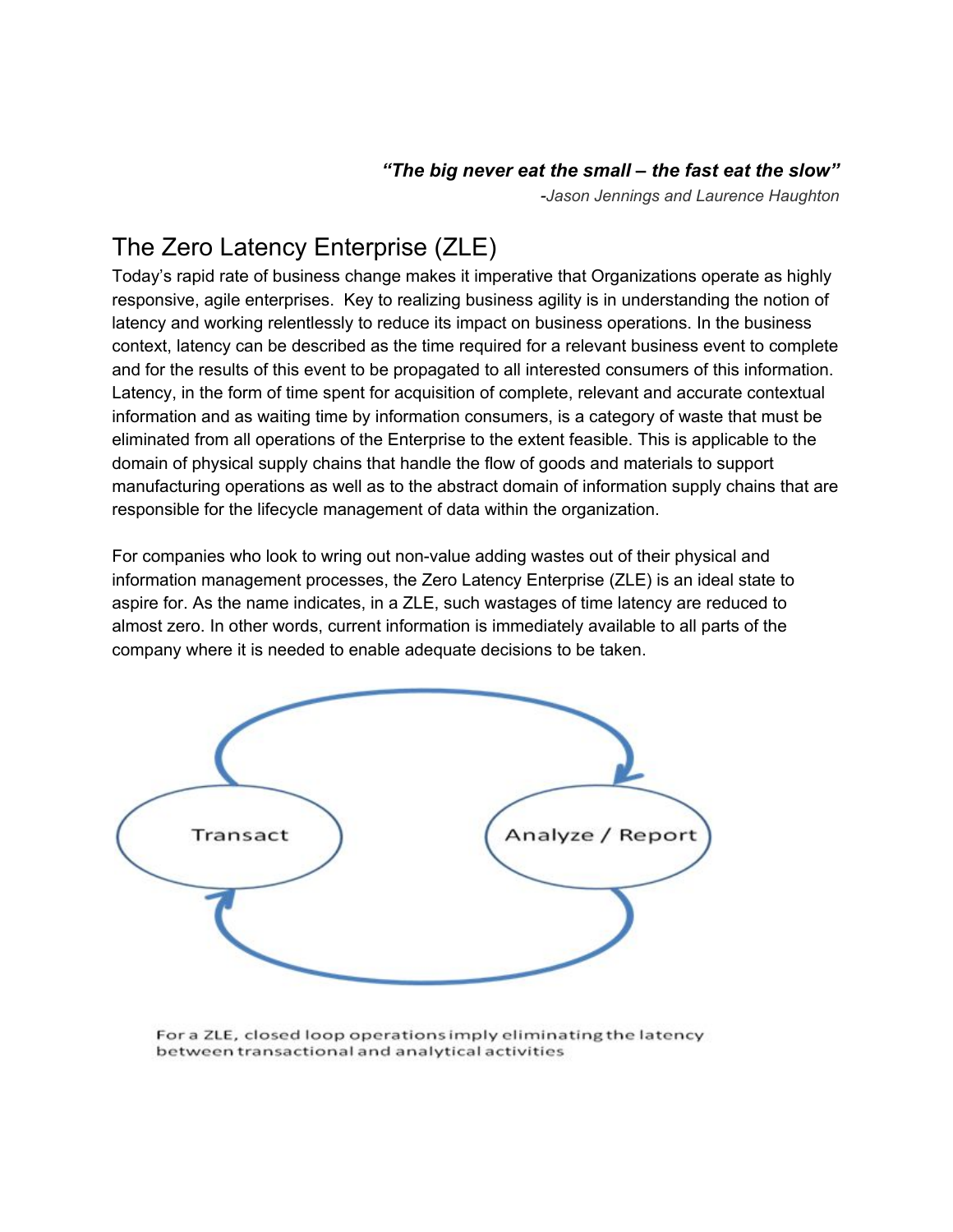In a closed loop business operation, transactional data captured in backend execution systems such as ERP/CRM etc is shared in near real time with downstream analytical applications such as Business Intelligence (BI) tools so that decisions can be made faster using accurate and timely operational data. Since the effectiveness of executive decision-making depends upon the quality of data available at hand, a key source of competitive advantage lies in how such data assets are managed.

#### Poor master data impacts the bottom line:

Without over-emphasizing the obvious, it is quite clear that numerous business initiatives rely on the presence of high quality master data to supply reliable, trust-worthy facts to support making key decisions. But master data handling in many organizations is in a state of mess. Due to the siloed nature of many IT systems and applications, master data is stored in multiple places in a redundant manner. This results in disparate data nomenclatures for the same entity, differing data structures and definitions, inconsistent use of rules to enforce business constraints etc. Poor quality of master data manifests in various forms:

- Master data is inaccurate
- Data is not logically valid
- Data is incomplete
- There are duplicate records pertaining to the same real world entity
- Data is not current or out-of-date and hence no longer relevant

When business processes use such error-ridden data to run their transactions, it results in magnifying and propagating these data deficiencies further into other parts of the Enterprise. This has a profound impact on the company's operational and financial results – shareholders lose confidence and market capitalization plummets, Executives begin to manage by instinct and gut feel rather than using facts, risking making poor decisions which further impact the top and bottom lines, supply chain partners lose trust and business relationships suffer.

#### Master Data Management:

Due to the growing awareness of the impacts of poor quality master data on the business bottom line, many companies have adopted a more disciplined approach to manage their information assets by employing solutions under the label of Master Data Management (MDM). There are two distinct perspectives to understand when considering an evaluation of potential MDM solutions.

- 1. First and foremost, master data management is a business concern which should be driven by business leadership with a strategic, corporate-wide focus. Hence, MDM is primarily a discipline with clear set of concepts that educate users on how to master their data throughout the course of its usage in the enterprise and its partners
- 2. MDM as a tool that offers features to automate the processes involved in lifecycle management of master data.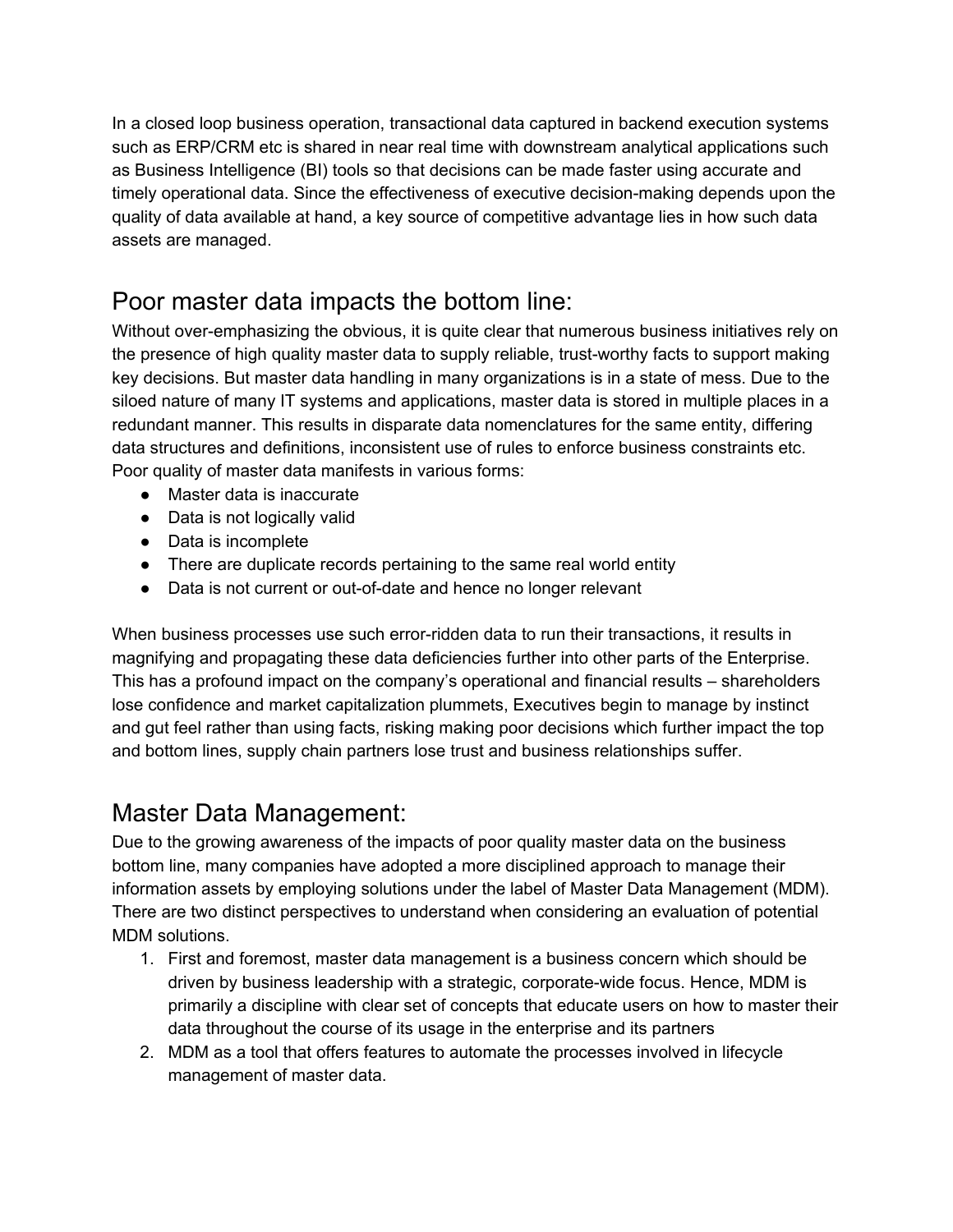From a tool standpoint, MDM can be defined as the set of enabling technologies and solutions that are used to create and maintain consistent and accurate master data for all stakeholders across and beyond the enterprise.

#### What is an ideal MDM solution:

An ideal MDM solution would be one where:

- The MDM system owns 100% authorship of all the relevant data attributes that are needed by all the member applications in the organization.
- Master data is available to all consumers instantaneously, on demand without any additional efforts of data integration and other associated overheads

An MDM tool with the above-mentioned characteristics would indeed help to alleviate all the master data concerns in a cost-effective and efficient manner. However, the reality is that many such tools fall far short of achieving that ideal. And many business environments do not allow such theoretical applications to take root in their organizations.

So, how do Organizations leverage the powerful concepts of MDM without being hit by the downsides of the MDM tools? In the absence of an ideal MDM solution, Organizations have to rely on a smarter variation of deploying the MDM tool, wherein a mission-critical application such as an ERP system drives the interest in and deployment of the MDM tool. Such solutions deliver required master data with zero latency, thus eliminating wastes in the information supply chain. This is where the discipline of Application Data Management (ADM) helps to deliver upon the potential of MDM.

### Application Data Management: A refined form of MDM

Application Data Management (ADM) is a discipline akin to MDM but with a difference. In ADM, the scope under consideration is the specific application (or set of applications) for whom master data is being governed.

The ADM serves as a quality staging area for the master data needs of the specific application. In doing so, it functions as a decoupling point between the upstream data creation activities and the various downstream data consumers, thus maintaining a clear segregation of duties between data provisioning and consumption. What this does is enable all quality checks and balances to be defined centrally as business metadata which is then implemented consistently for all data records. On the consumption side, this removes the burden of trust on master data from the consumers and eliminates the need to build unnecessary validations of data before using them in the member application's functions.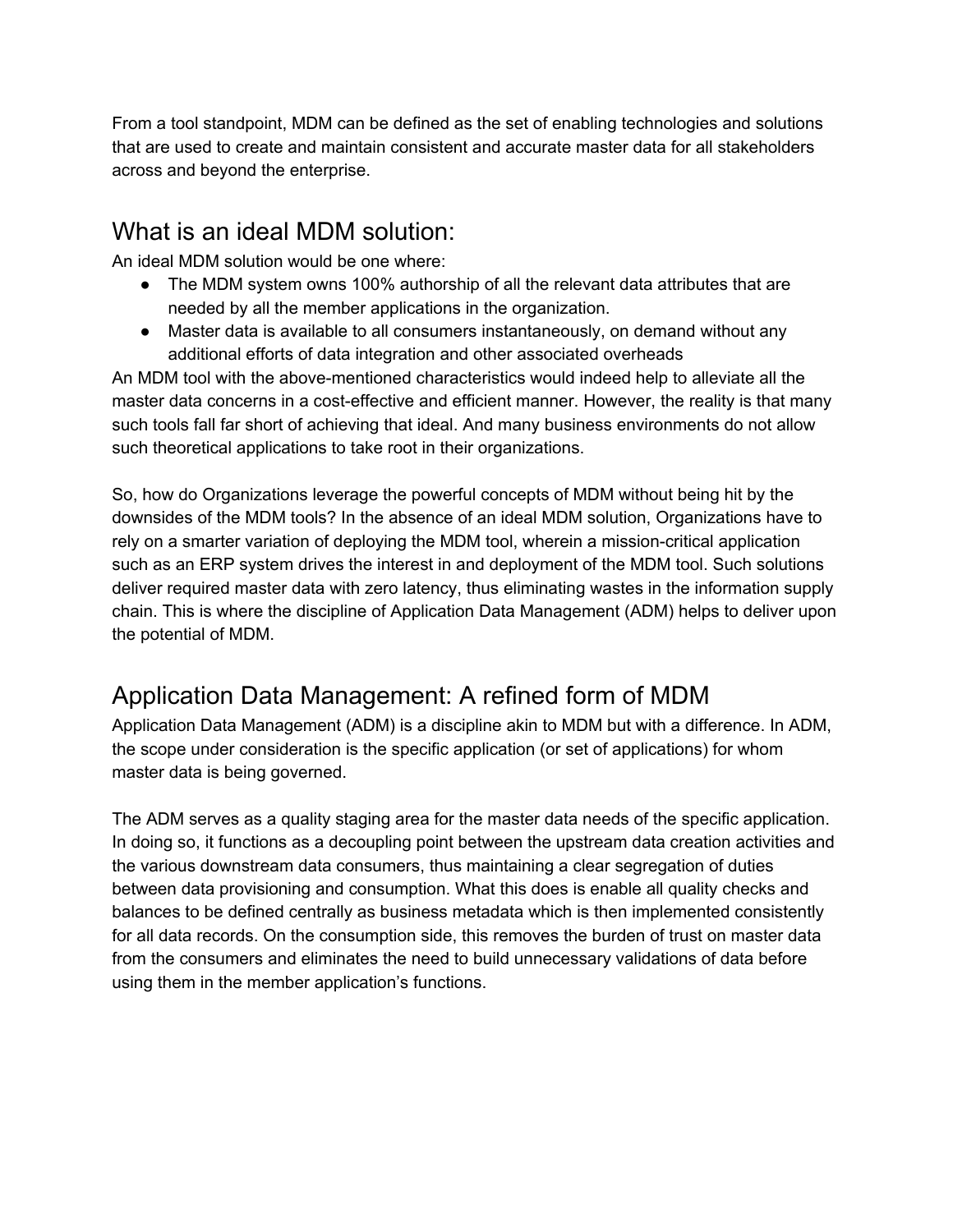## ADM: Data de-coupling point



Apart from providing the data governance features of a generic MDM tool, the chief advantage of an ADM tool is that it is pre-integrated to seamlessly deliver the right information to the downstream consuming applications such as ERP. This eliminates the latency in provisioning high quality data to desired consumers.

An added dimension for ADM is that it is applicable for all data entities used in the business – both master data as well as transactional entities such as Invoices, Orders, Requisitions etc. Thus, within the scope of a single application, ADM is the umbrella under which all data is managed across its lifecycle of usage in the Organization.

Thus, ADM stays true to the spirit of MDM when it comes to managing master data for a given application while differing in the implementation of specific features made available in the tools.

#### Comparative assessment of MDM and ADM:

While both MDM and ADM support similar foundational concepts to manage the lifecycle of master data, the differences between them become visible when one observes the capabilities of the tools currently available in the market. The following table provides an assessment across different dimensions of the discipline of MDM and its refined version ADM.

| <b>Dimension</b> | <b>MDM</b>                                                                                                                 | <b>ADM</b>                                                                                         |
|------------------|----------------------------------------------------------------------------------------------------------------------------|----------------------------------------------------------------------------------------------------|
| Scope of usage   | Typically aims to become<br>the supplier of high quality<br>master data for several<br>applications of the<br>Organization | Tailor-made to deliver high<br>quality master data to<br>specific mission-critical<br>applications |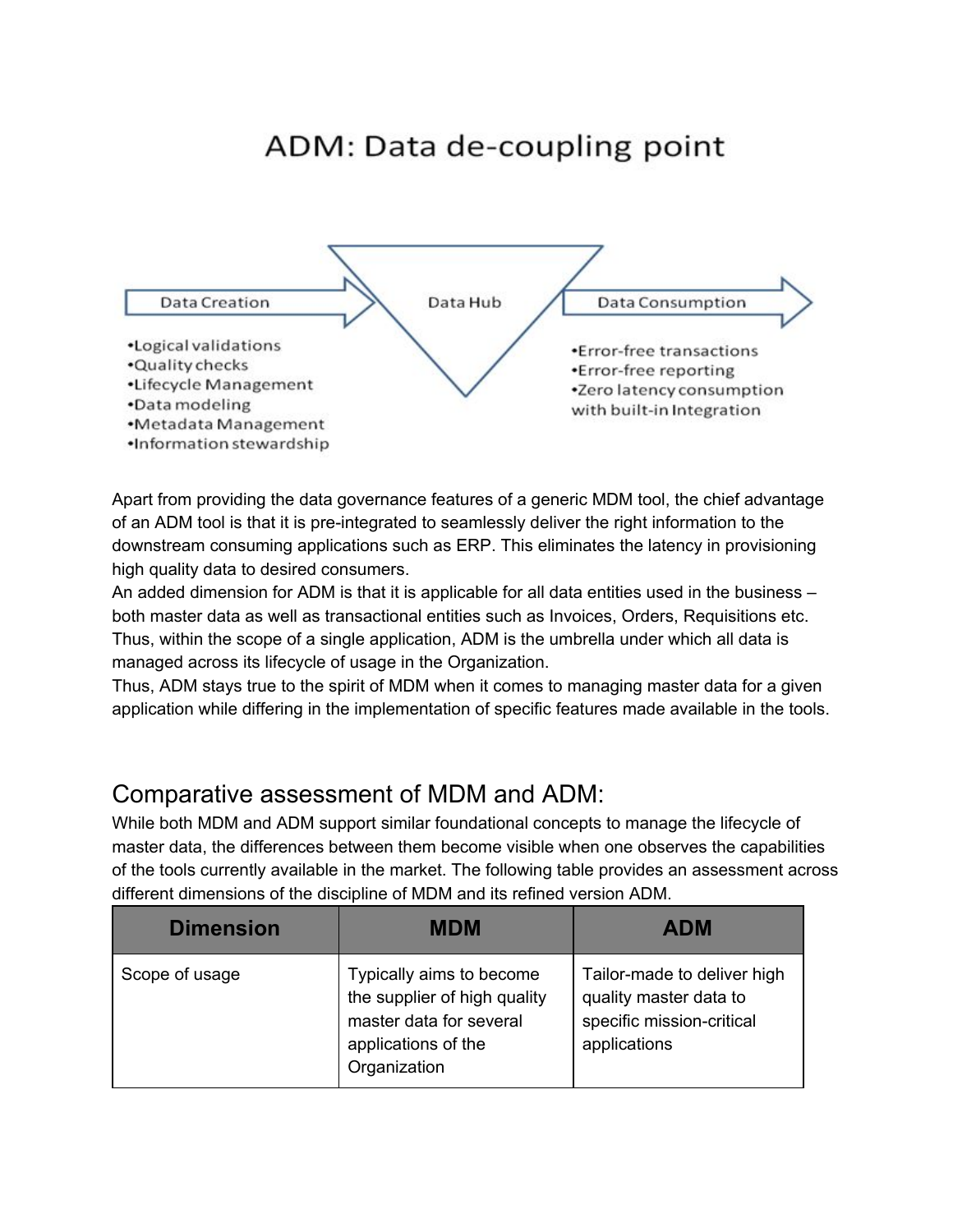| Scope of data            | Master data across multiple<br>domains such as Product,<br>Customer, Location, Asset<br>etc across their entire<br>lifecycle of usage                                                                                                                                                                                                                                                  | Covers both master data as<br>well as other transactional<br>entities used in the<br>applications                                                                                                                                                                                                                                             |
|--------------------------|----------------------------------------------------------------------------------------------------------------------------------------------------------------------------------------------------------------------------------------------------------------------------------------------------------------------------------------------------------------------------------------|-----------------------------------------------------------------------------------------------------------------------------------------------------------------------------------------------------------------------------------------------------------------------------------------------------------------------------------------------|
| Data Authority & control | In many implementations,<br>MDM and current<br>applications both continue to<br>maintain parts of master<br>data. As more applications<br>are involved, it becomes a<br>maintenance nightmare to<br>ensure the correct<br>application of business and<br>logical rules for data<br>management consistently<br>across all the applications<br>and the MDM system                        | 100% authoring of all<br>master data attributes and<br>relationships that are used<br>by the specific applications.<br>The member applications<br>become consumers of<br>master data, without any<br>concerns for the quality of<br>data being supplied. Data<br>Governance is effectively<br>enforced because of single<br>source authoring. |
| Data provisioning        | Different applications<br>impose different latencies in<br>the data consumption<br>process as per their<br>operating characteristics.<br>MDM system has to support<br>multiple modes of data<br>consumption such as Batch,<br>near real-time, data feeds<br>etc using costly data<br>integration tools. The MDM<br>system has to be<br>architected to handle<br>various possibilities. | Pre-built integration with the<br>intended consuming<br>applications means that all<br>master data is delivered for<br>instantaneous usage<br>without any overheads of<br>data transformation and<br>integration.                                                                                                                             |
| When best to use         | When shared master data<br>has to be harmonized<br>across multiple applications<br>which cannot be changed -<br>at least in the short term -<br>easily to work under a single<br>Ownership model of master                                                                                                                                                                             | When an Organization runs<br>more than 80% of its<br>operations on a<br>mission-critical application<br>system such as ERP and<br>needs to get master data<br>for this system absolutely                                                                                                                                                      |